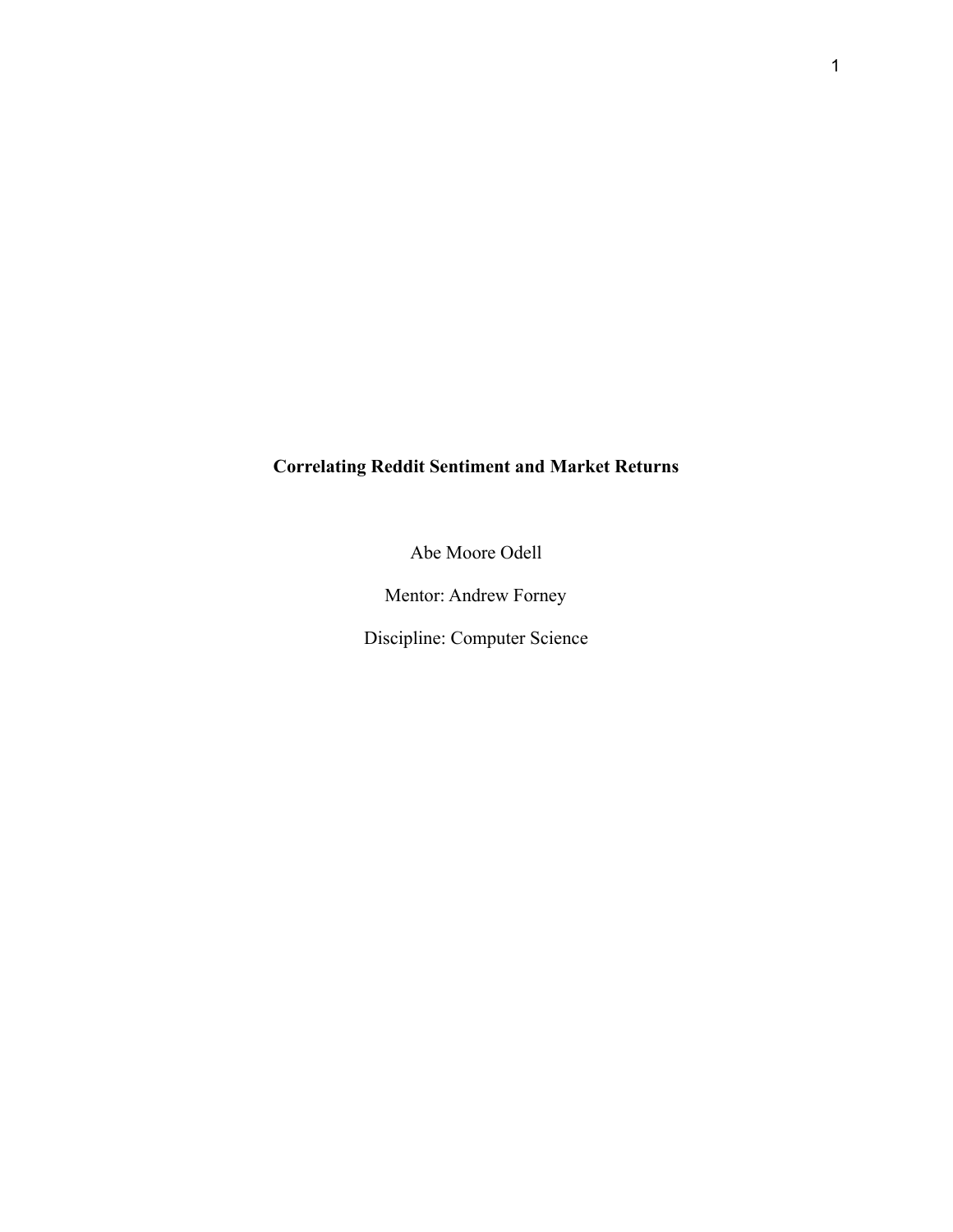# **Introduction**

In the past few years there has been an emergence of "meme stocks," defined by Investopedia as "shares of a company that have gained a cult-like following online and through social media platforms" [5]. One of the main social media drivers for these meme stocks has been the internet platform Reddit—a website that allows users to share blog-like posts and interact with other users through comments and voting mechanics. Reddit is the most popular online forum on the internet [6], but its effects on the stock market remain relatively unstudied. While Reddit has proven to be an effective platform for influencing the price of individual stocks such as in the short-squeeze of GameStop, which saw the stock price jump from \$13 to \$200 a share in just a year [3], the influence of Reddit on broader macroeconomic trends is less clear. In my research I will ask, "is there a broader correlation between the sentiments of Reddit posters and wider market performance?" To answer this question, I will compare the "mood" of the top 1,000 daily Reddit posts to market index performance from the same day in order to find any potential correlation.

## **Background and Related Work**

Another social media platform Twitter, with similar blogging and commenting mechanics as Reddit, has already been widely studied in search of market correlations. One study has shown a strong correlation between Tweet volume and stock trading volume [13]. A study similar to the one in this proposal has found a strong correlation between the language used in Tweets and the market performance of related stocks [11].

Additional research has been done to find methods for finding the sentiment of Twitter posts using both NLP (natural language processing) [11] as well as more simplistic methods involving lists of negative and positively associated words [9]. The researchers in "Correlating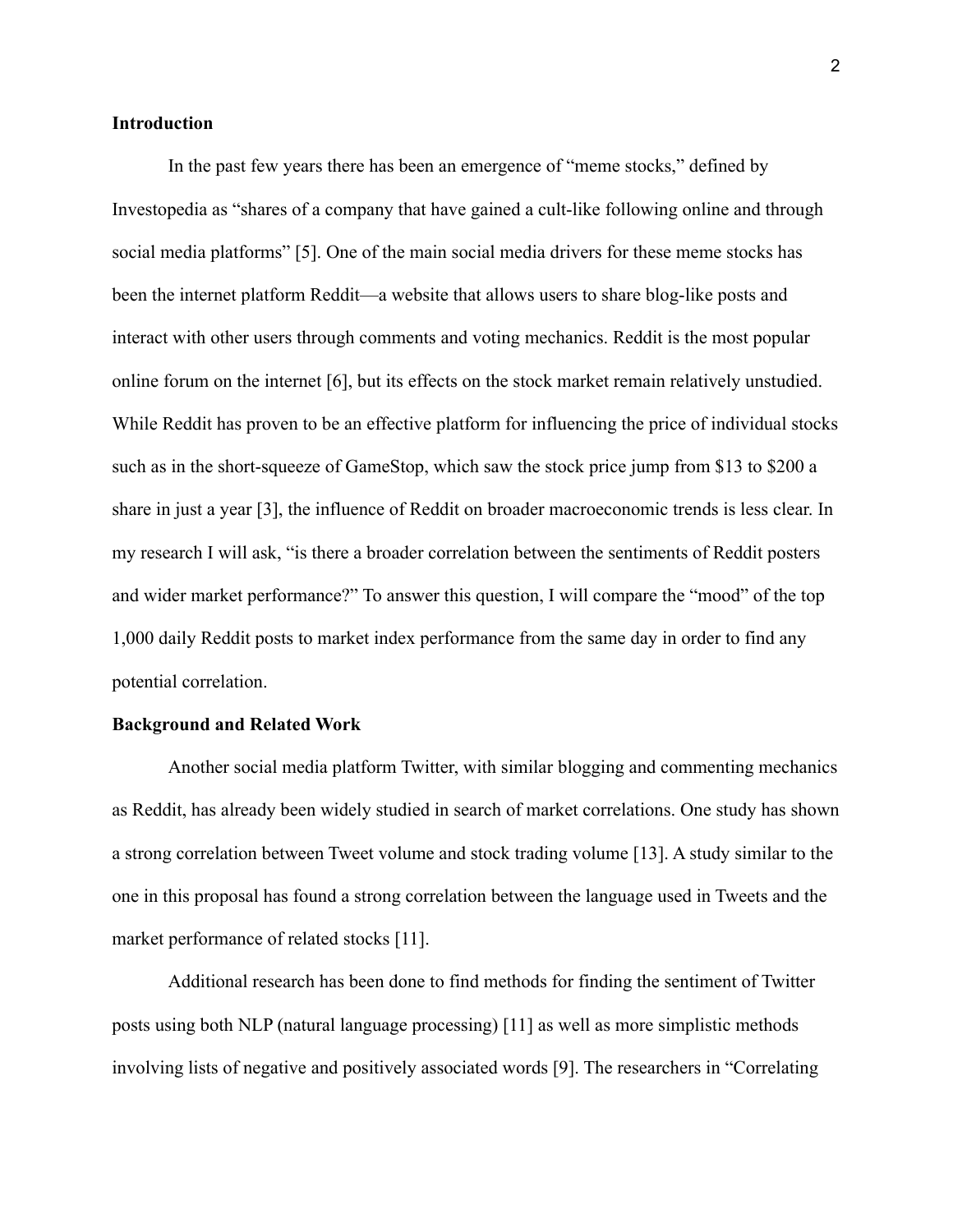Financial Time Series with Micro-Blogging Activity," found that this correlation can be used as an effective tool for stock traders. Other research, such as "Mining of Concurrent Text and Time Series," has found similar methods of data mining and analytics effective as a trading tool when analyzing news sources.

In order to simplify my research and decrease programming and data collection time, I will utilize the same list of negatively and positively associated words used in "Detecting Subjectivity and Tone with Automated Text Analysis Tools." Which, given a large enough sample size of Reddit posts, should prove to be effective in determining tone and sentiment.

# **Motivation**

Knowing to expect a bear (downward) or bull (upward) market is extraordinarily useful for both individual investors and large investment firms. Imagine that you had the information to sell your stocks before a market crash, or buy at the market's nadir. At its core, this study searches for a market indicator; does a more positive Reddit correlate with a bull market? Does a more negative Reddit correlate with a bear market?

This study, if successful, would also lay the groundwork and provide justification for further in-depth studies. If the experiment does yield the expected results, some interesting questions are raised for further studies, such as utilizing NLP (natural language processing done through machine learning) or artificial intelligence applied to both examining the posts, and analyzing the data once collected.

Additionally, it would be beneficial for further, higher budget studies to conduct longer term data collection for more conclusive results. A more selective method of gathering Reddit posts, based on language patterns or keywords that map more closely to specific stock tickers selected based on the language of the post may also lead to a stronger correlation. For example,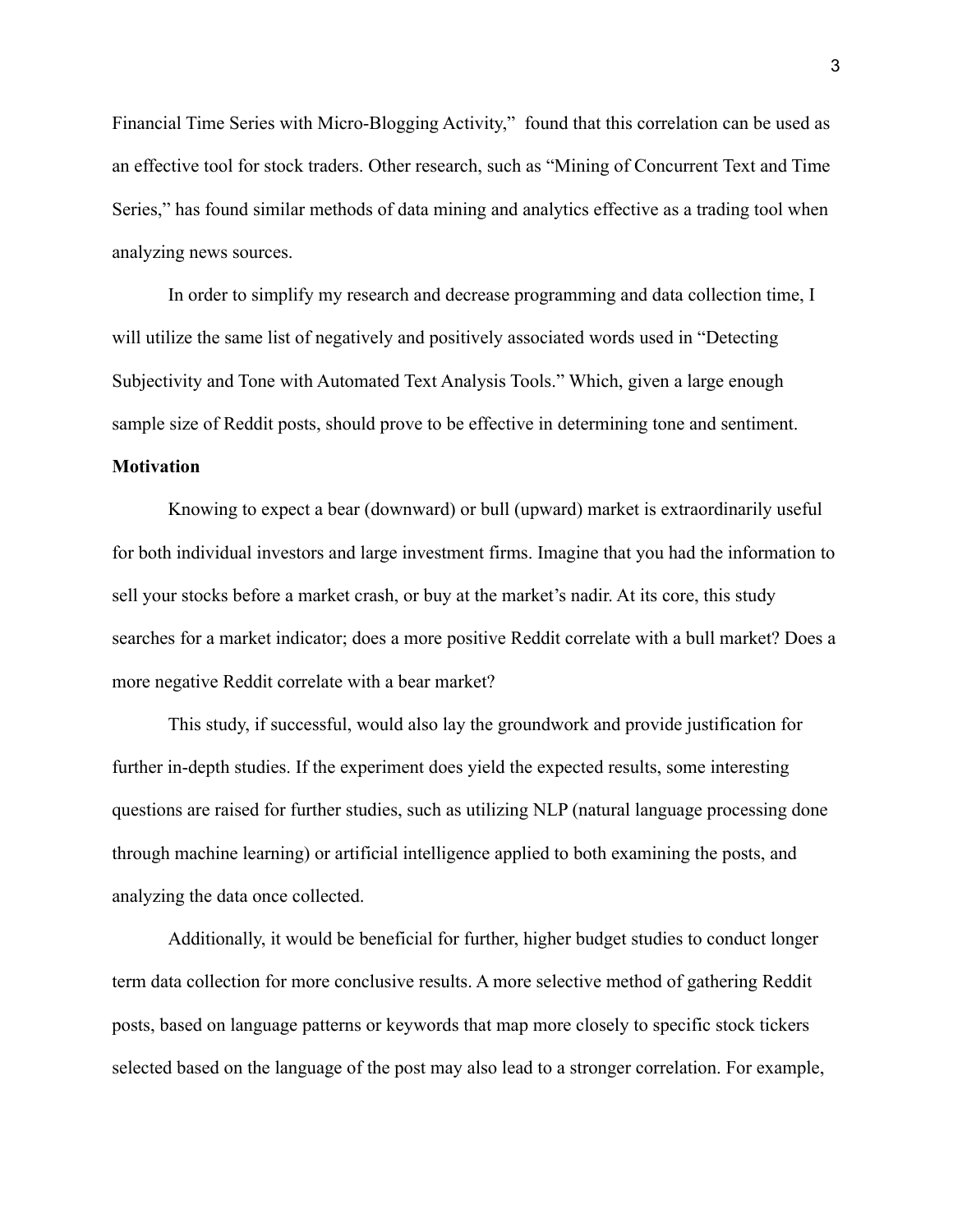using NLP to determine that a post relates to agriculture, and relating that to agricultural commodity index funds could lead to more directly usable findings, but is outside the limited scope of this study.

A more simple variation on the previous experiment would be to collect the top posts from different popular Subreddits (forums on Reddit sorted by category and topic). This is a variation that I would consider doing if I am able to get the program working soon enough. However, this more in depth method of data collection would require a larger amount of data collection, storage space, and processing power.

# **Methods**



*[Figure 1.] An example Reddit post with key elements highlighted. This research would gather the text from the Title and the Body sections only*.

In order to conduct this research, I will collect the top 1,000 reddit posts from each market trading day. To do this, I will use a custom program that will utilize the Pushshift API and PRAW (the Python Reddit API Wrapper) to gather the title and body text of these posts. The program will then analyze the title and body text of each post for key terms using a list of positive and negatively associated words, specifically the same Harvard IV-4 list used in "More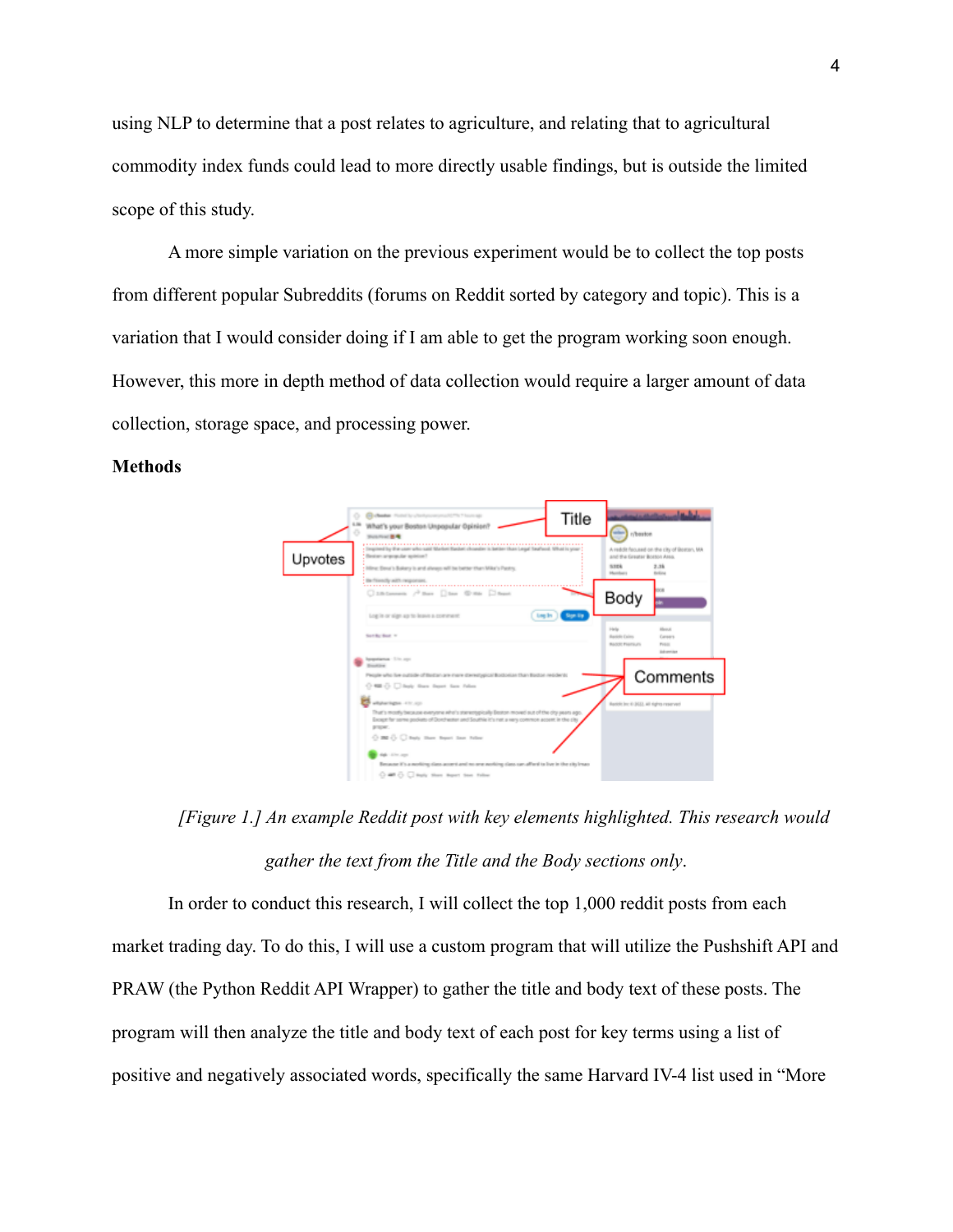Than Words : Quantifying Language to Measure Firms' Fundamentals," which uses language analysis of investing firms reports, correlating the language used, and whether it was mostly negative or mostly positive to the returns experienced by the firm over the period the report covers [10].

I will also collect market data—specifically, the change in price in three major market indices: the S&P 500, the Dow-Jones Industrial Average, and the Nasdaq-100—from each corresponding market day. As this is just the opening and closing prices of these three indexes, this information will be gathered manually from one of any number of easily accessible online sources such as the Wall Street Journal's historical prices page [14].

I will then graph these two metrics (aggregate Reddit "mood" and the overall stock market indicators) and analyze the data for long and short term trends and correlations. If any trends or correlations are found, this could prove very useful for both trading large firms and average investors.

#### **Expected Results**



*[Figure 2.] Sample results for both an individual day and wider time span.*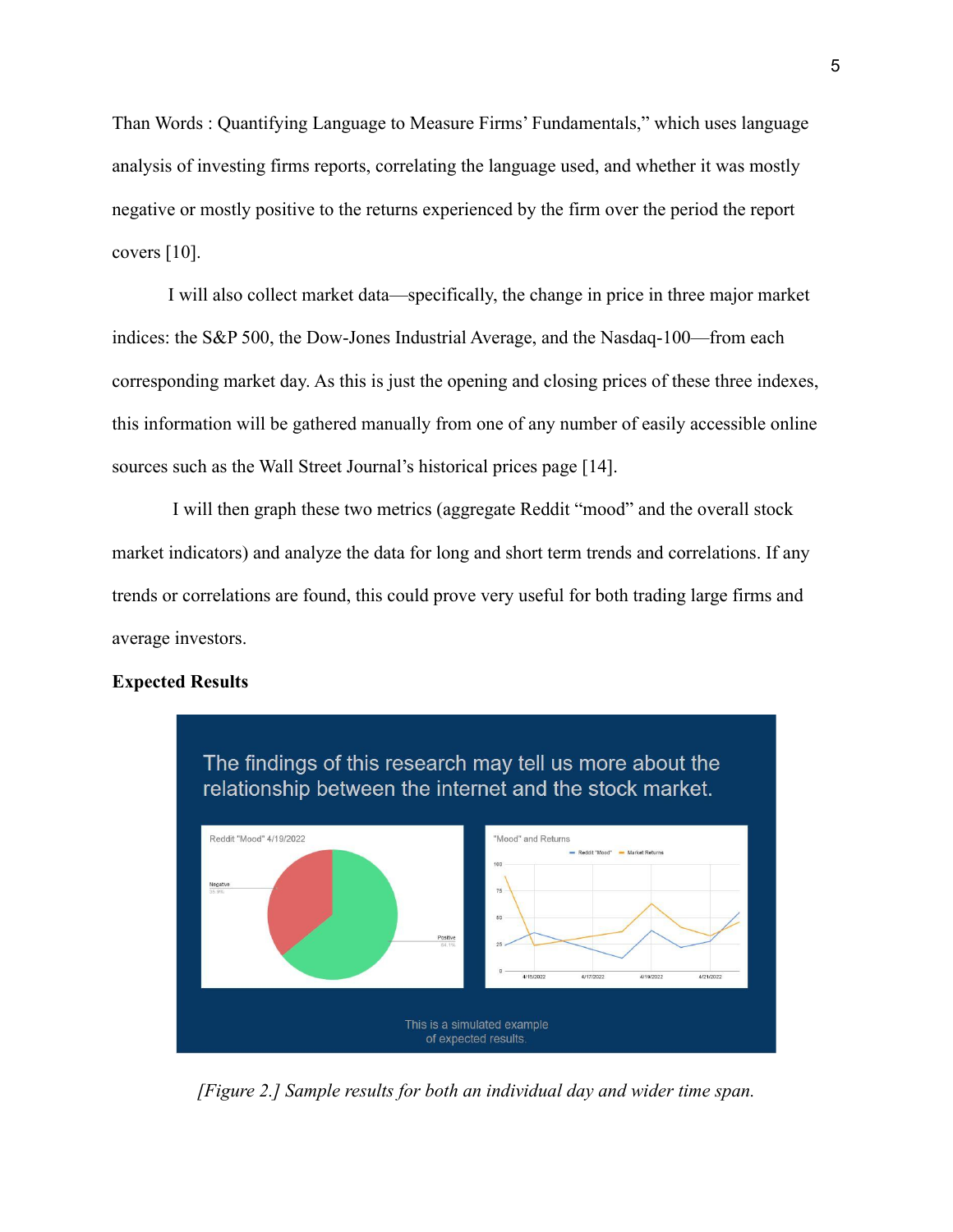I expect to see some correlation between average Reddit "mood" and stock market returns. It is likely that the market will be down on days with more negative post language, and up on days with more positive language. This relationship will also likely show that days that are with negative language will likely have larger drops in the market and very positive language days will have larger gains.

However, it may be unclear in which direction this correlation goes, if it does prove to exist. Do reddit posts affect stock prices (as we saw with GameStop), or do down market days lead to worse moods across the platform? Or, do Reddit sentiments and markets move together for the same external reasons?

# **Conclusion**

While Reddit is a relatively new platform, its influence on the stock market through meme stocks is undeniable. By comparing Reddit sentiment and market returns, we can examine the platform's influence on the broader market and gather more insight into how the internet affects stock prices and vice versa. We will ask, "does a pessimistic Reddit correlate with lower market prices? Does an optimistic market correlate with a more positive Reddit?" Using computer aided data collection techniques such as the Pushshift API and PRAW I will explore the relationship between Reddit and the market, and answer the question: is there a correlation between Reddit sentiment and market returns?

## **References**

[1] "2010 flash crash," *Wikipedia*, 19-Feb-2022. [Online]. Available:

https://en.wikipedia.org/wiki/2010 flash\_crash#Explanation. [Accessed: 24-Feb-2022].

[2] C. D. Aenlle, "A.I. has arrived in investing. humans are still dominating.," *The New York Times*, 12-Jan-2018. [Online]. Available: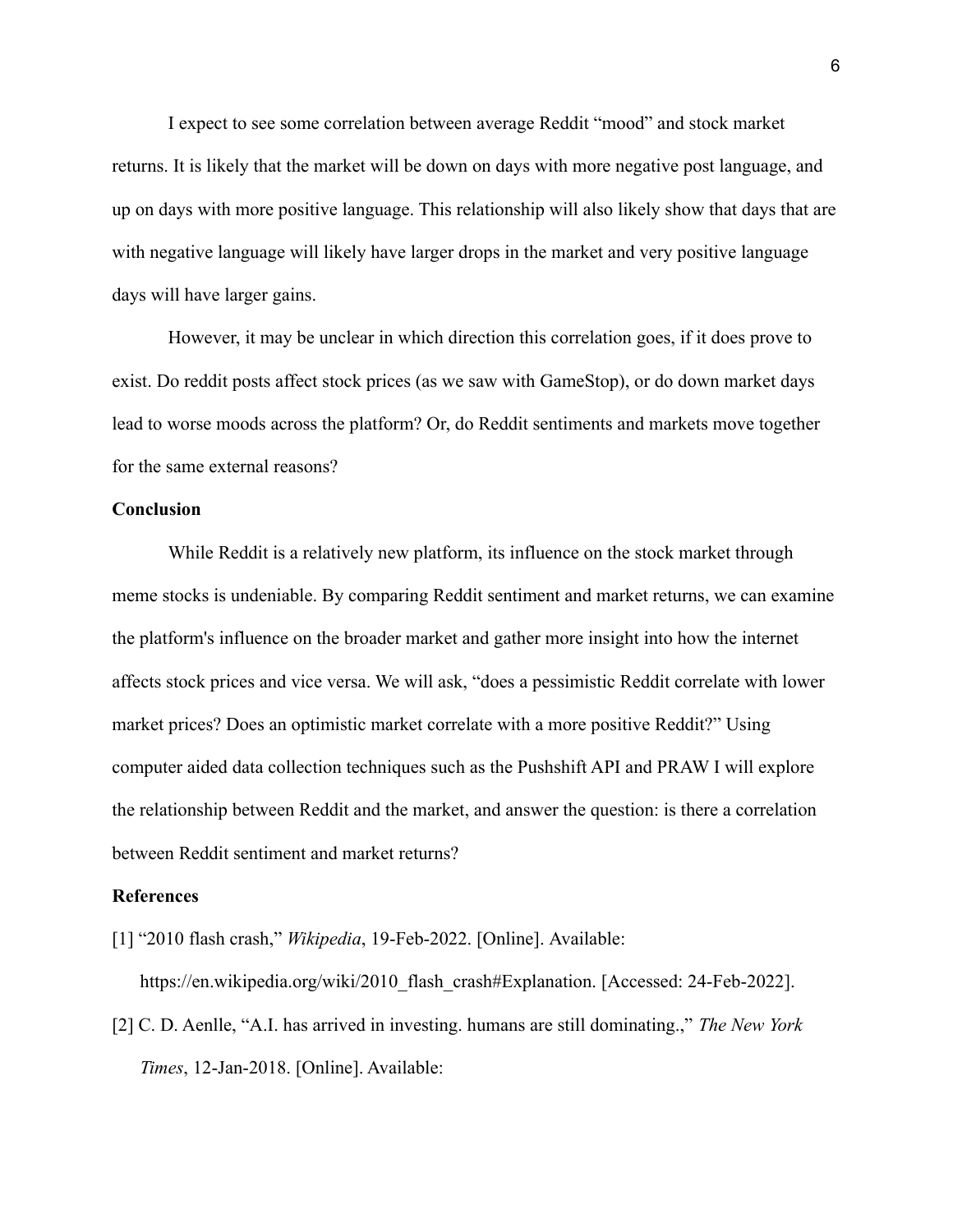https://www.nytimes.com/2018/01/12/business/ai-investing-humans-dominating.html. [Accessed: 24-Feb-2022].

- [3] Dailey, Natasha. "Reddit Traders Are Waxing Nostalgic over the Pre-Short Squeeze Days of Gamestop - from \$13 A Year Ago to \$200 Today, Many Are Holding on for More Gains Ahead." Business Insider. Business Insider, November 24, 2021. https://markets.businessinsider.com/news/stocks/reddit-traders-nostalgic-gamestop-stock-sho rt-squeeze-gme-2021-11.
- [4] E. J. Ruiz, V. Hristidis, C. Castillo, A. Gionis, and A. Jaimes, "Correlating financial time series with micro-blogging activity," *Proceedings of the fifth ACM international conference on Web search and data mining - WSDM '12*, 2012.
- [5] Hayes, Adam. "Meme Stock." Investopedia. Investopedia, March 24, 2022. https://www.investopedia.com/meme-stock-5206762.
- [6] J. Grimes, "Reddit scraper 2022: How to scrape data from Reddit," *Best Proxy Reviews*, 31-May-2020. [Online]. Available: https://www.bestproxyreviews.com/reddit-scraper/. [Accessed: 24-Apr-2022].
- [7] L. Kramer, "An overview of Bull and Bear Markets," *Investopedia*, 08-Feb-2022. [Online]. Available: https://www.investopedia.com/insights/digging-deeper-bull-and-bear-markets/#:~:text=Bull %20Market%20vs.,-Bear%20Market&text=Bear%20Market-,A%20bull%20market%20is%2 0a%20market%20that%20is%20on%20the,stocks%20are%20declining%20in%20value. [Accessed: 23-Feb-2022].
- [8] M. Ettredge, J. Gerdes, and G. Karuga, "Using web-based search data to predict macroeconomic statistics," *Communications of the ACM*, vol. 48, no. 11, pp. 87–92, 2005.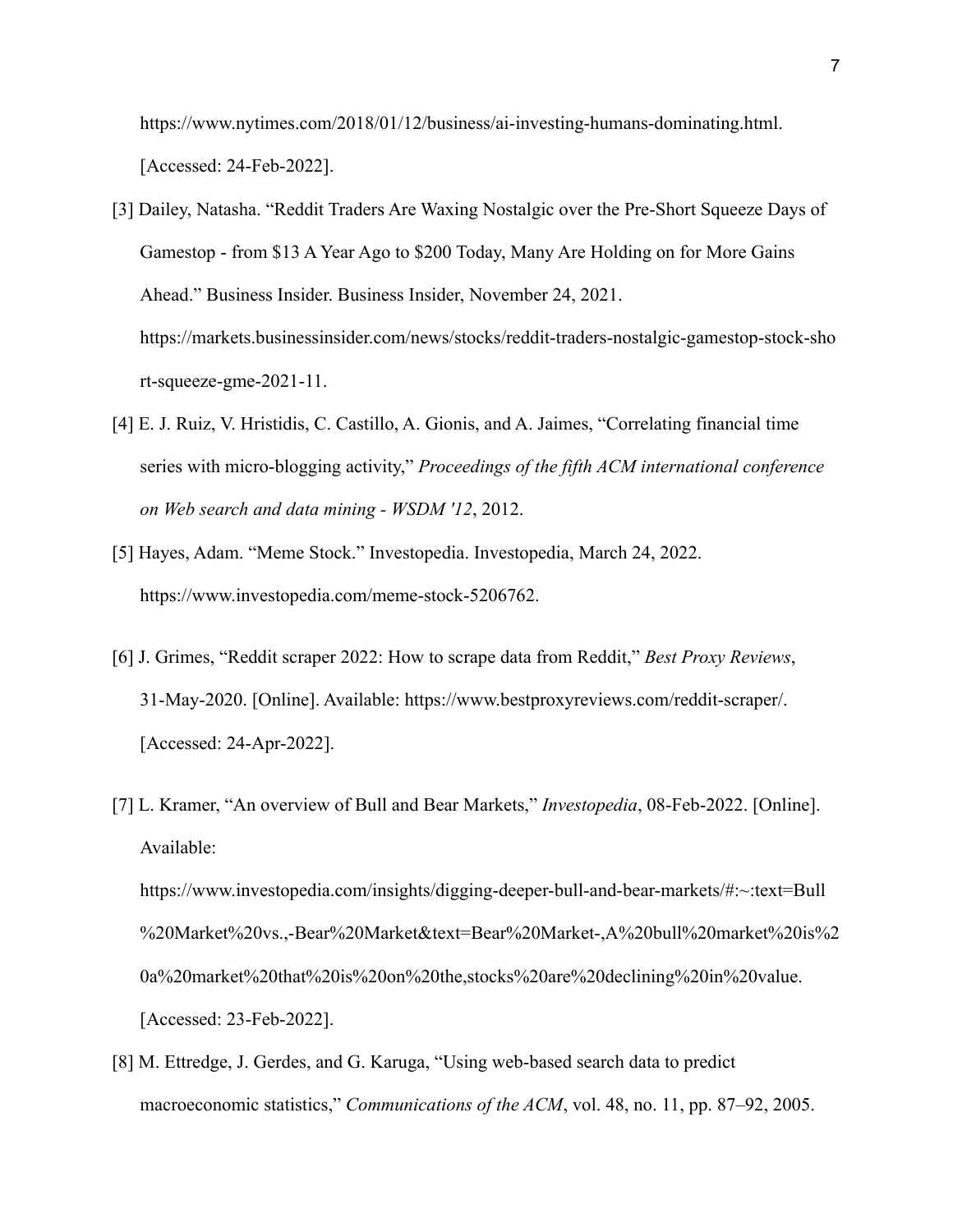- [9] O. Lam, "Detecting subjectivity and tone with Automated Text Analysis Tools," *Medium*, 30-Jul-2018. [Online]. Available: https://medium.com/pew-research-center-decoded/detecting-subjectivity-and-tone-with-auto mated-text-analysis-tools-5f0e662224b8. [Accessed: 23-Feb-2022].
- [10] Paul C. Tetlock, Saar-Tsechansky, and Macskassy, "More than words: Quantifying language to measure firms' fundamentals," *The Journal of Finance*, vol. 63, no. 3, pp. 1437–1467, 2008.
- [11] R. Silipo and K. Melcher, "Sentiment analysis: What's with the tone?," *InfoQ*, 27-Nov-2018. [Online]. Available: https://www.infoq.com/articles/sentiment-analysis-whats-with-the-tone/. [Accessed: 23-Feb-2022].
- [12] S. Seth, "Basics of Algorithmic Trading: Concepts and examples," *Investopedia*, 08-Sep-2021. [Online]. Available: https://www.investopedia.com/articles/active-trading/101014/basics-algorithmic-trading-conc epts-and-examples.asp. [Accessed: 24-Feb-2022].
- [13] V. Lavrenko, M. Schmill, D. Lawrie, P. Ogilvie, D. Jensen, and J. Allan, "Mining of Concurrent Text and Time Series."
- [14] W. S. Journal, "DJIA | dow jones industrial average historical prices WSJ," *The Wall Street Journal*. [Online]. Available: https://www.wsj.com/market-data/quotes/index/DJIA/historical-prices. [Accessed: 24-Apr-2022].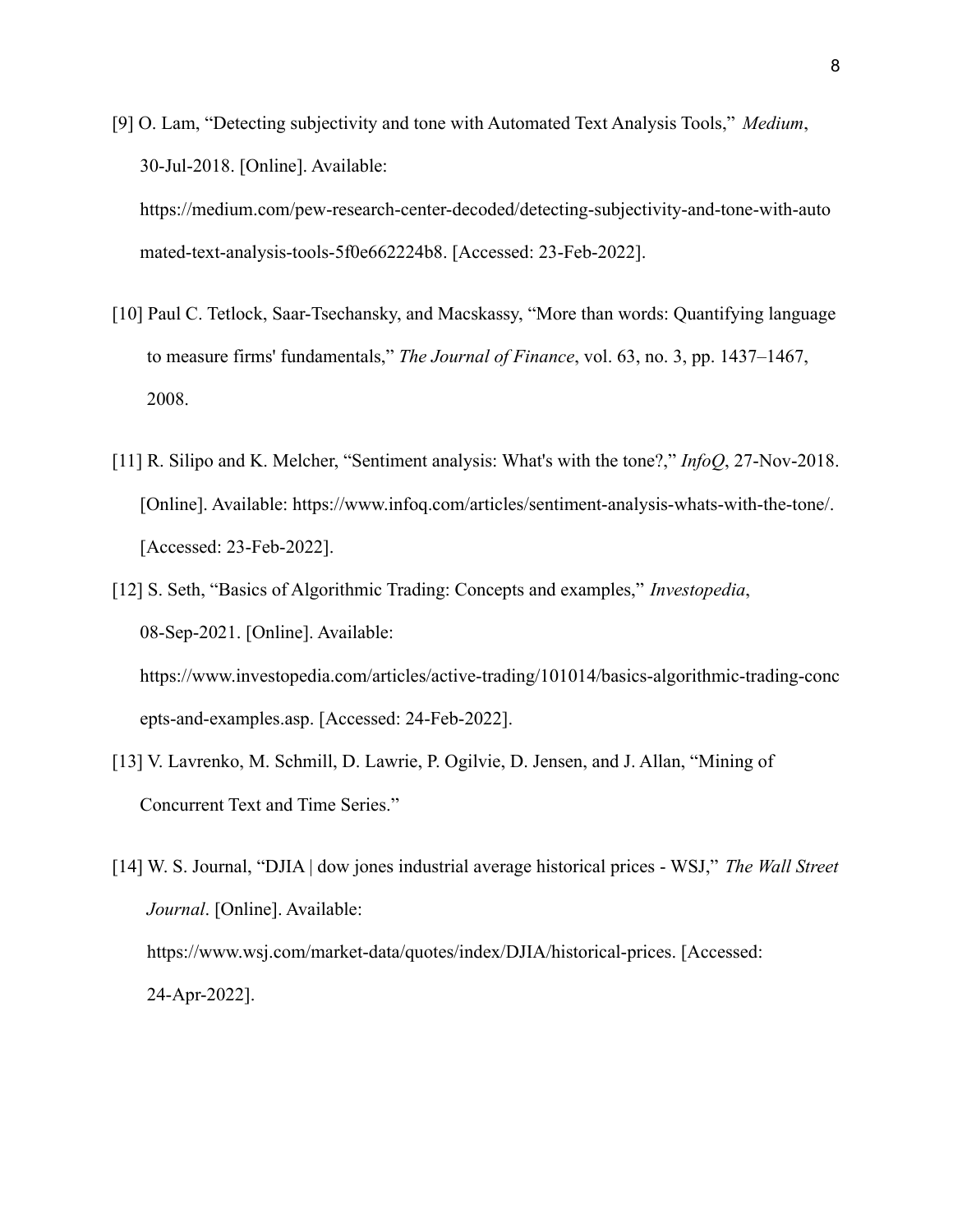[15] Y. Mao, W. Wei, B. Wang, and B. Liu, "Correlating S&P 500 stocks with Twitter data," *Proceedings of the First ACM International Workshop on Hot Topics on Interdisciplinary Social Networks Research - HotSocial '12*, 2012.

| <b>Item</b>  | <b>Explanation</b>                                          | Cost (USD)              |  |  |  |
|--------------|-------------------------------------------------------------|-------------------------|--|--|--|
| Salary       | Based on my detailed timeline below, I believe I will       | 2400                    |  |  |  |
|              | need three weeks of dedicated time in order to conduct      |                         |  |  |  |
|              | this research. At eight hours a day and \$20/hr, this comes |                         |  |  |  |
|              | to a total of \$2400.                                       |                         |  |  |  |
| Housing      | I also will require housing for the duration of the         | free                    |  |  |  |
|              | experiment. If conducted at LMU, this housing could be      |                         |  |  |  |
|              | provided at very little or no cost to the university.       |                         |  |  |  |
| Food Stipend | Additionally a living expenses and food stipend of \$20     | 420                     |  |  |  |
|              | per day adds an additional \$420                            |                         |  |  |  |
| <b>APIs</b>  | Free APIs are available for both Reddit (Pushshift api for  | free                    |  |  |  |
|              | gathering historic Reddit data) and the stock market (such  |                         |  |  |  |
|              | as Polygon.io, though many such APIs exist)                 |                         |  |  |  |
|              |                                                             | <b>Total Cost: 2820</b> |  |  |  |

# **Itemized Budget and Materials**